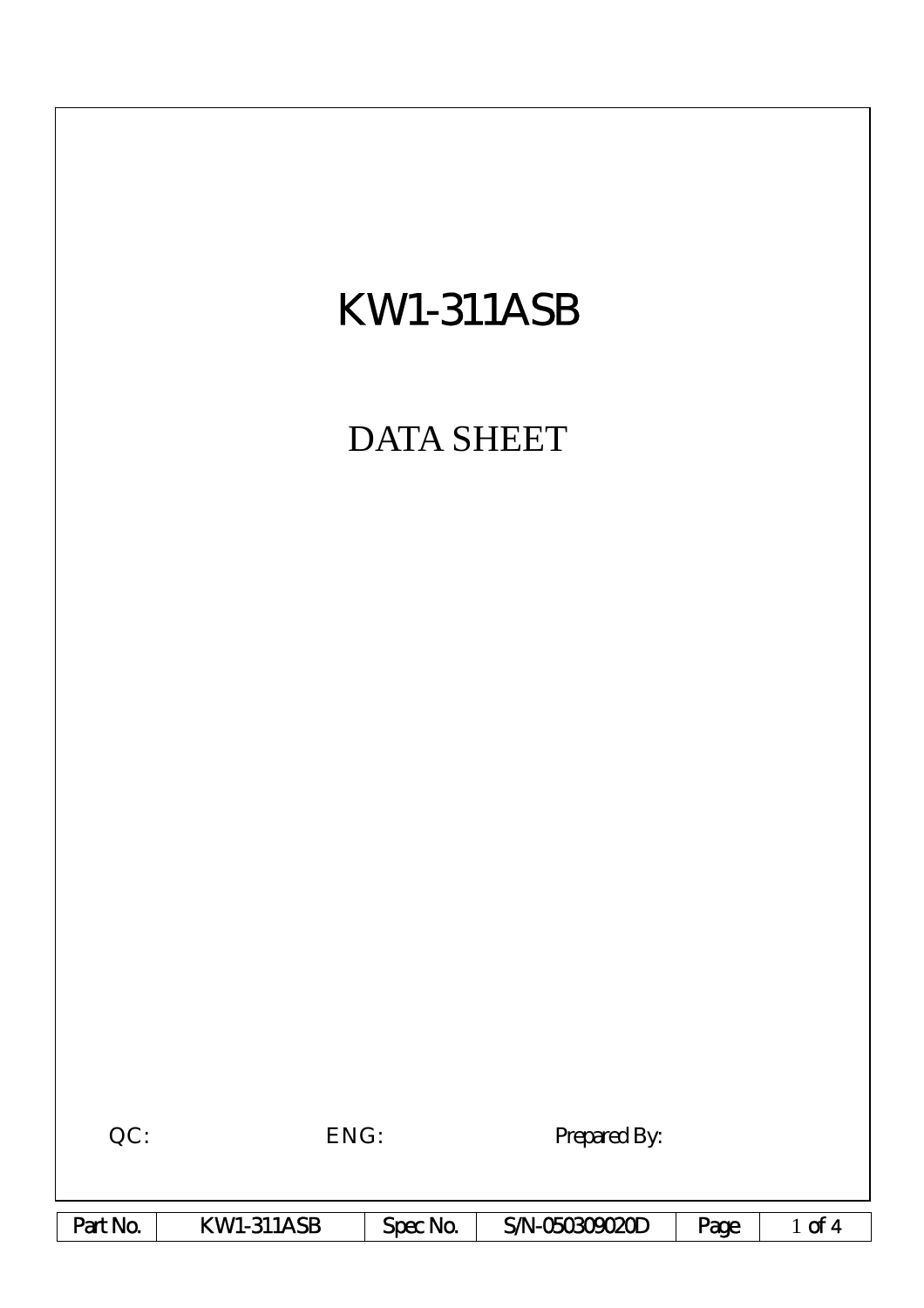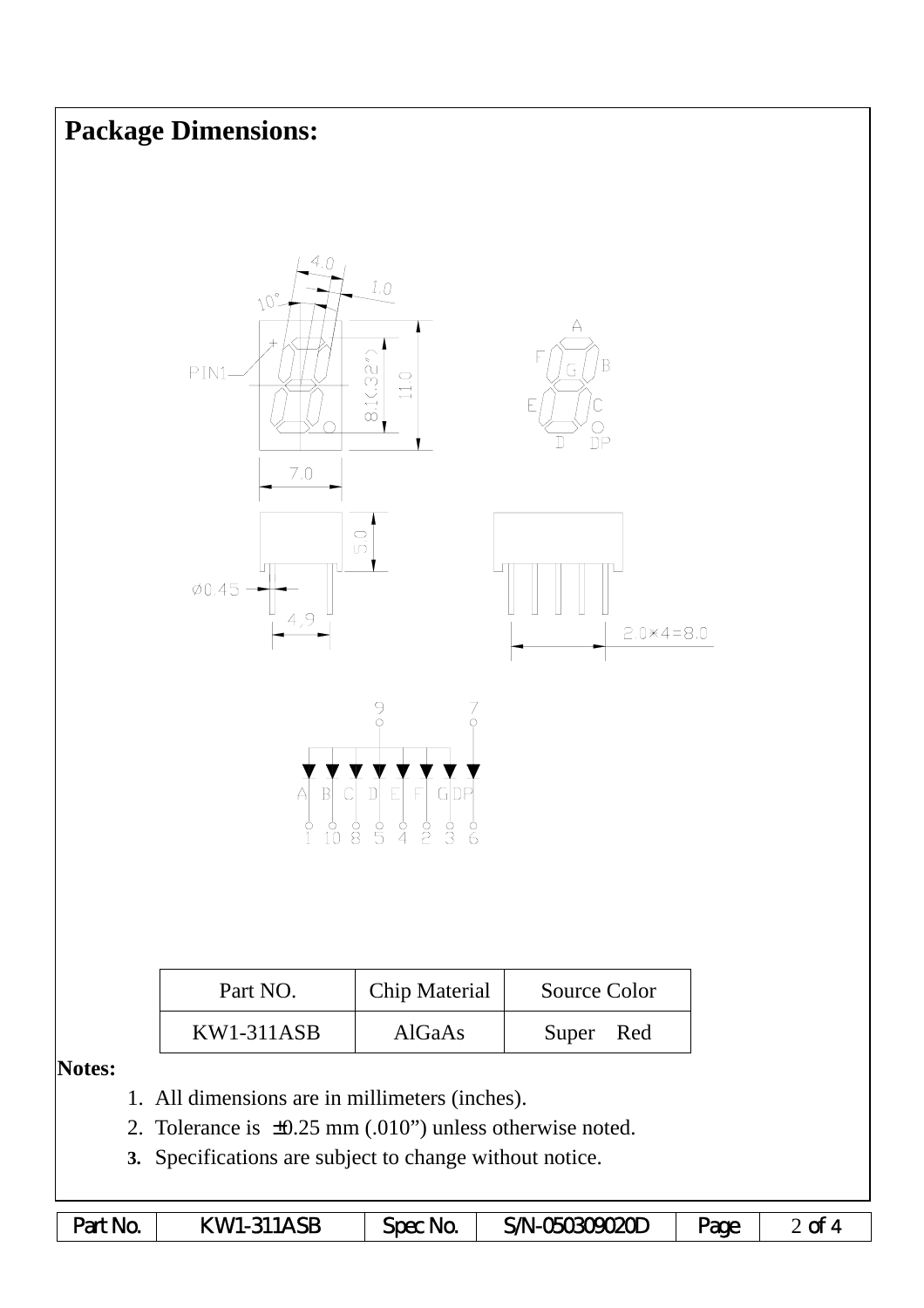| <b>Absolute Maximum Ratings at Ta=25</b>                           |                |               |  |  |  |  |  |
|--------------------------------------------------------------------|----------------|---------------|--|--|--|--|--|
| Parameter                                                          | MAX.           | Unit          |  |  |  |  |  |
| Power Dissipation                                                  | 100            | mW            |  |  |  |  |  |
| Peak Forward Current<br>(1/10 Duty Cycle, 0 1ms Pulse Width)       | 100            | mA            |  |  |  |  |  |
| Continuous Forward Current                                         | 40             | mA            |  |  |  |  |  |
| Derating Linear From 50                                            | Q <sub>4</sub> | mA/           |  |  |  |  |  |
| Reverse Voltage                                                    | 5              | V             |  |  |  |  |  |
| <b>Operating Temperature Range</b>                                 | $-40$          | $to +80$      |  |  |  |  |  |
| Storage Temperature Range                                          | $-40$          | $to +80$      |  |  |  |  |  |
| Lead Soldering Temperature<br>$[1.6mm.03$ <sup>"</sup> ) From Body | 200            | for 5 Seconds |  |  |  |  |  |

## **Electrical Optical Characteristics at Ta=25**℃

| Parameter                | Symbol      | Min    | Typ  | Max. | Unit    | <b>Test Condition</b> |  |
|--------------------------|-------------|--------|------|------|---------|-----------------------|--|
| Luninous Intensity       | $I_{v}$     | $\tau$ | 15   | 32   | mod     | $I = 20mA$ (Note 1)   |  |
| Peak Emission Wavelength | p           | 655    | 600  | 665  | m       | $I = 20mA$            |  |
| Spectral Line Half-Width |             | 19     | 24   | 29   | m       | $I = 20mA$            |  |
| Forward Voltage          | $V_{\rm f}$ | 1.6    | 1.85 | 24   | V       | $I = 20mA$            |  |
| Reverse Current          | $I_{R}$     |        |      | 100  | $\mu A$ | $V_R = 5V$            |  |

## Notes:

1. Luminous intensity is measured with a light sensor and filter combination that approximates the CIE eye-response curve.

| Part No. | KWI-311ASB | Spec No. | SAN-O <del>50309020D</del> | Page |  |
|----------|------------|----------|----------------------------|------|--|
|----------|------------|----------|----------------------------|------|--|